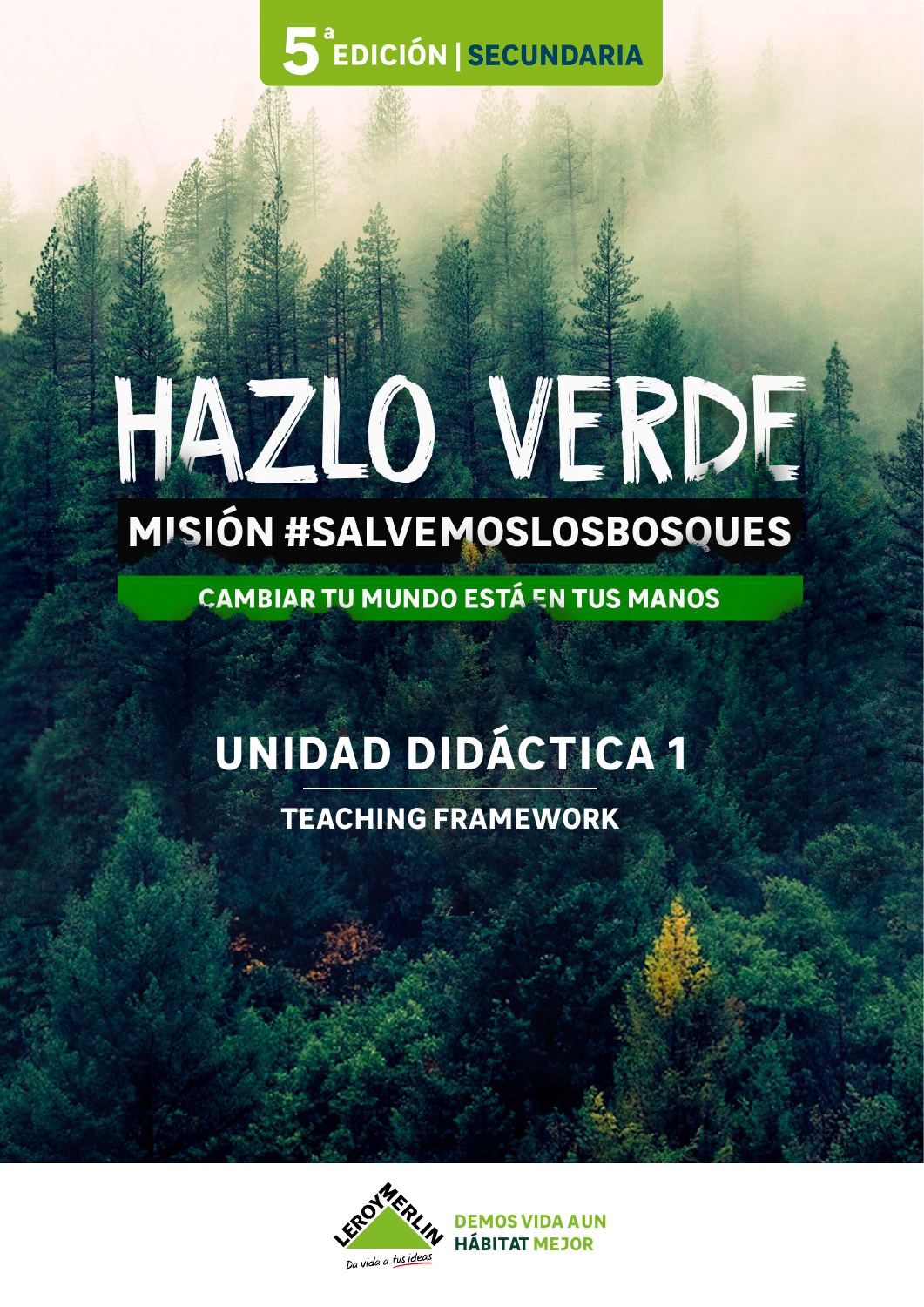# **CONTENTS**

**1 OVERVIEW**

**2 SUSTAINABILITY AS A GOAL**

**3 EMPOWERING STUDENTS AND COMPETENCE-BASED LEARNING**

**LINKS TO THE CURRICULUM 4**

**4.1. KEY COMPETENCES**

**4.2. SUBJECTS AND BLOCKS OF CONTENT**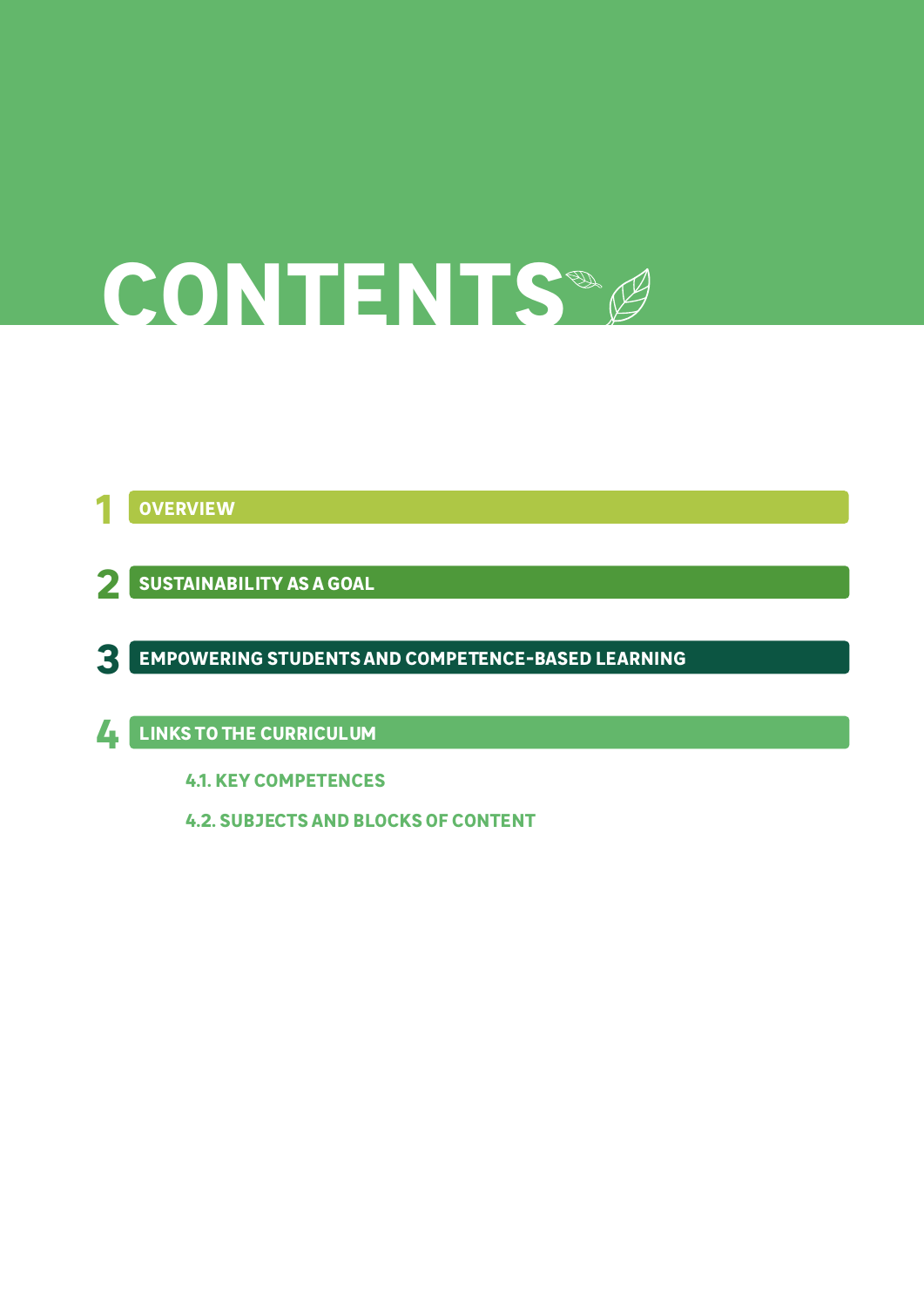



Hazlo Verde already carried out three editions focused on SDGs of the five included in the school programme. Not only do we invite students to work on a project to improve their surroundings that involve water, energy, and recycling, but in this third edition, we have embarked on the adventure of **informing the educational community about the SDG**. We did this by publishing **[Misión#SomosLaRaíz](https://edicion3.hazloverde.es/objetivos-desarrollo-sostenible/)**

Our next mission, **[Misión#PlasticFree](https://edicion4.hazloverde.es/plastic-free/),** set out to raise awareness of the impact of plastic waste on our oceans, and explored the **concepts of sustainability and responsible consumption.**

In this 5th edition, we are going to focus our efforts on creating an awareness campaigned regarding SDG 15 to **teach students about our forests and their rich diversity**, conserving the **sustainability** of their resources.

Once again, we are inviting you to be part of this new mission.

## **Misión#SalvemosLosBosques**

So that children and young people develop a **sustainable environmental and social identity**. And to do it... We are asking you to create an **awareness campaign featuring SDG 15!**

> Project-based learning and learning by being of service to the community, which in this mission consists of creating a poster or a video to raise awareness, will help schoolchildren to develop team working skills and to take on responsibilities. It will boost their selfconfidence, critical thinking skills and make them aware of their involvement and participation in today's society. **<sup>T</sup>H<sup>E</sup> <sup>K</sup>EY<sup>S</sup> <sup>O</sup><sup>F</sup> <sup>T</sup>H<sup>E</sup> <sup>P</sup>ROGRAMM<sup>E</sup>**

> > **1**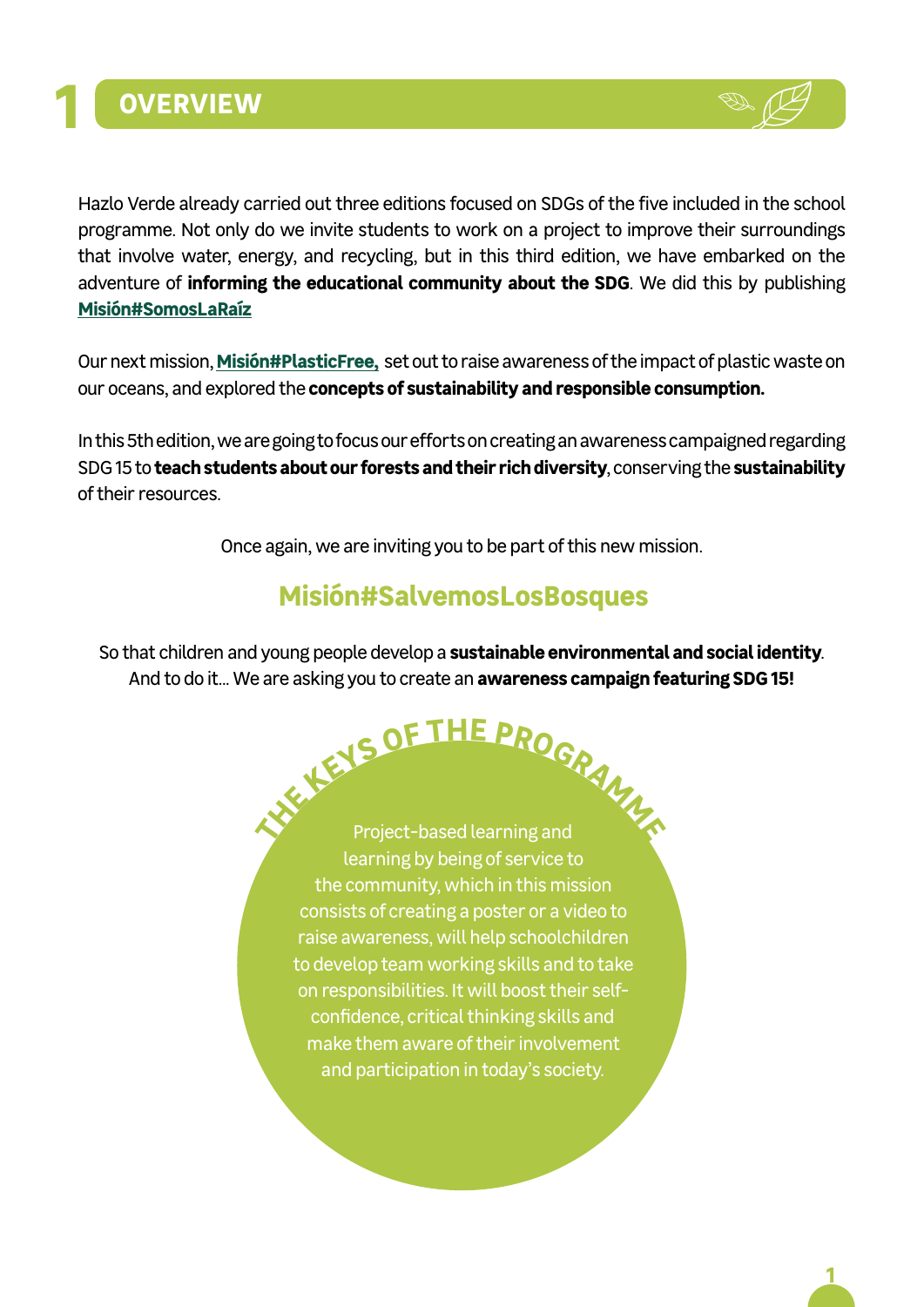

If there is anything that Hazlo Verde of, it is that we can change our world, **because it is in our own hands. With the help of students and teachers, we can do it!**

> **That's why your help is so important to this new mission! Because we want to inspire each and every person to help create an environment where we can live better.**

With generosity, closeness, collaboration, and an ambition to transform things, we can change our surroundings and convince our communities that **sustainability is not an option. It's the only way to make this change happen!**

Because thanks to initiatives like this one, we are helping students and the communities to **see the world differently,** changing their surroundings by adopting **new perspectives and attitudes to transform their environments.**

**Sustainability and responsible consumption** are two key areas where we can have a **positive impact on society.** In this edition we are focusing on **forests**, which not only produce **oxygen and biological wealth** by maintaining ecosystems, but also provide us with resources for living and the economy. **Hence the importance of sustainable forest management.**

Sustainable development expresses Leroy Merlin's commitment to people and to the environment. This commitment is embodied in an **Environmental Policy**, which focuses on three areas: **responsible consumption, the circular economy and climate change,** with clear actions and specific goals.

They contribute to the **Sustainable Development Goals (SDG)** in the same way that schoolchildren project their improvements in the educational community environment.

That's why, this fifth edition will transmit the importance of forests and the **sustainable management of all wood used for economic activities.**

**2**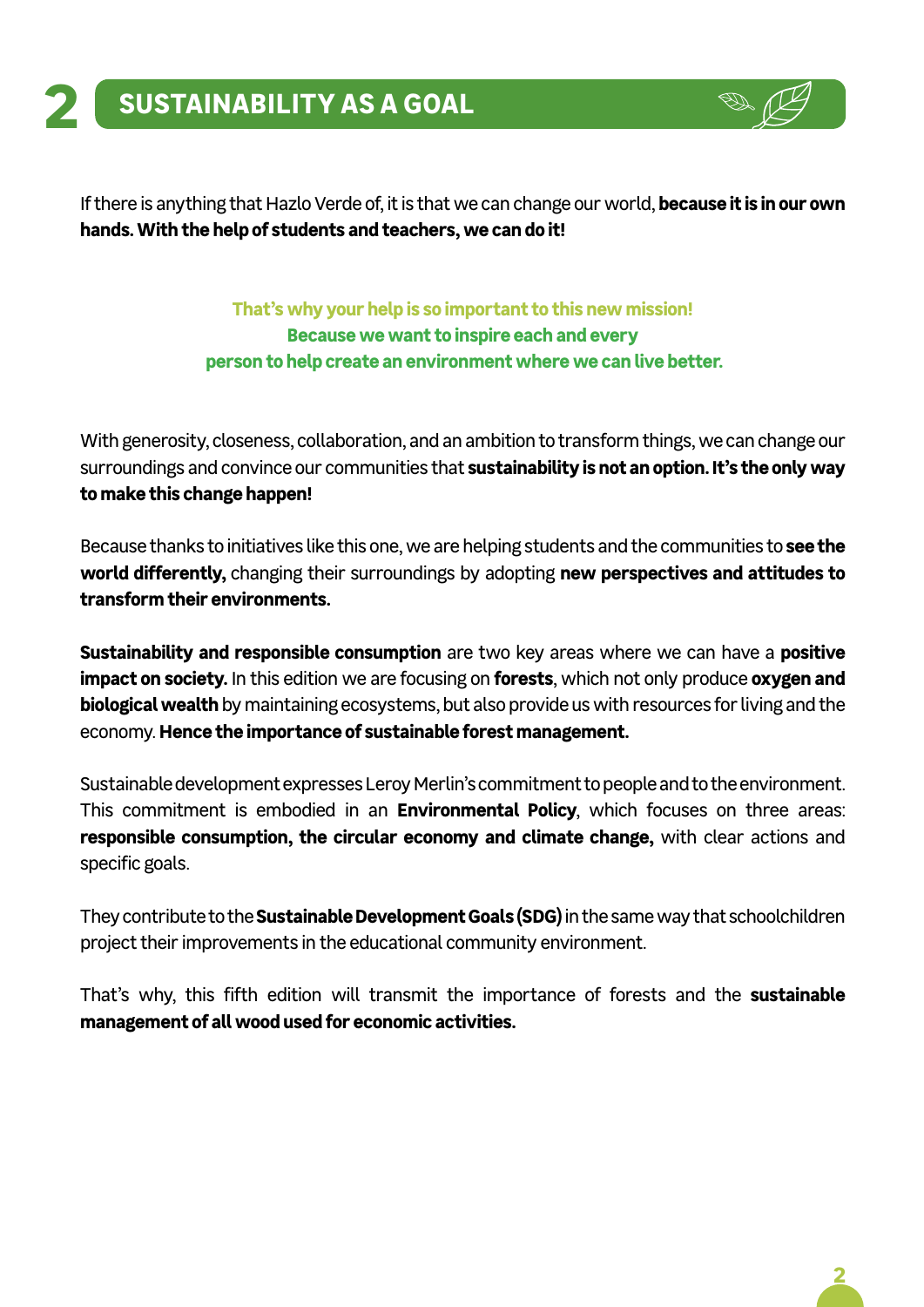# **3 EMPOWERING STUDENTS AND COMPETENCE-BASED LEARNING**

Key competencies for **permanent learning** focus on **strengthening competency-based learning,**  which are integrated in elements of the curriculum to encourage a renewal of teaching practice and teaching and learning processes.

Among other objectives, this competency-based learning is designed to cultivate **citizen participation** by providing an all-round education based on the key competencies of knowledge and interaction with the physical world, learning to learn, and social and civic competency.

In practice, these competencies combine practical skills, knowledge, motivation, ethical values, and other social and behavioural components that they acquire through **active participation in social practices.**

> In this edition's teaching units, we provide you with numerous links to websites to enable your students to research SDG 15, the condition of the forests in their surroundings and our own roles as responsible consumers.

The results of this research and the activities we suggest in the teaching units will be used to create your awareness campaign.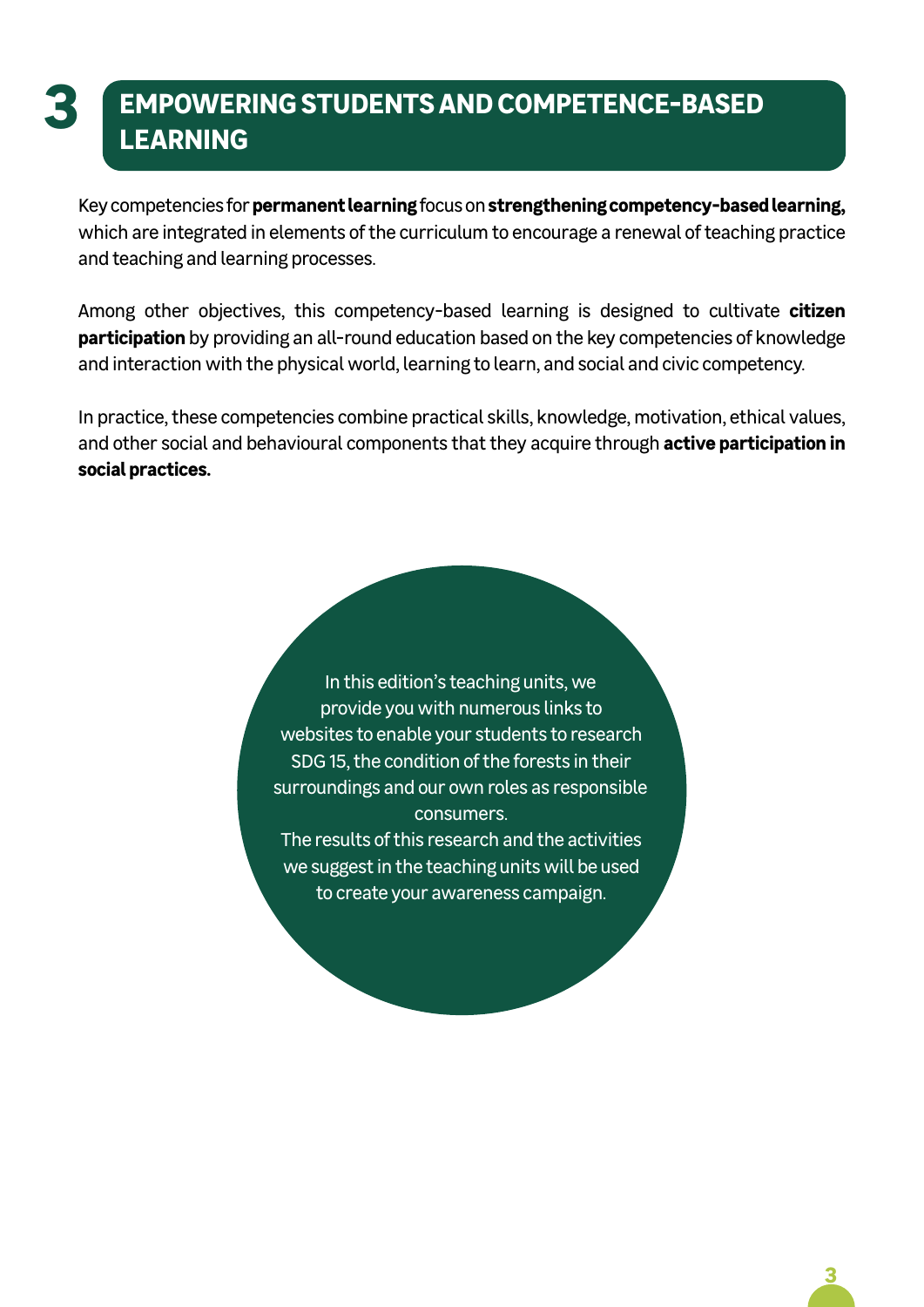

#### **4.1 KEY COMPETENCES**

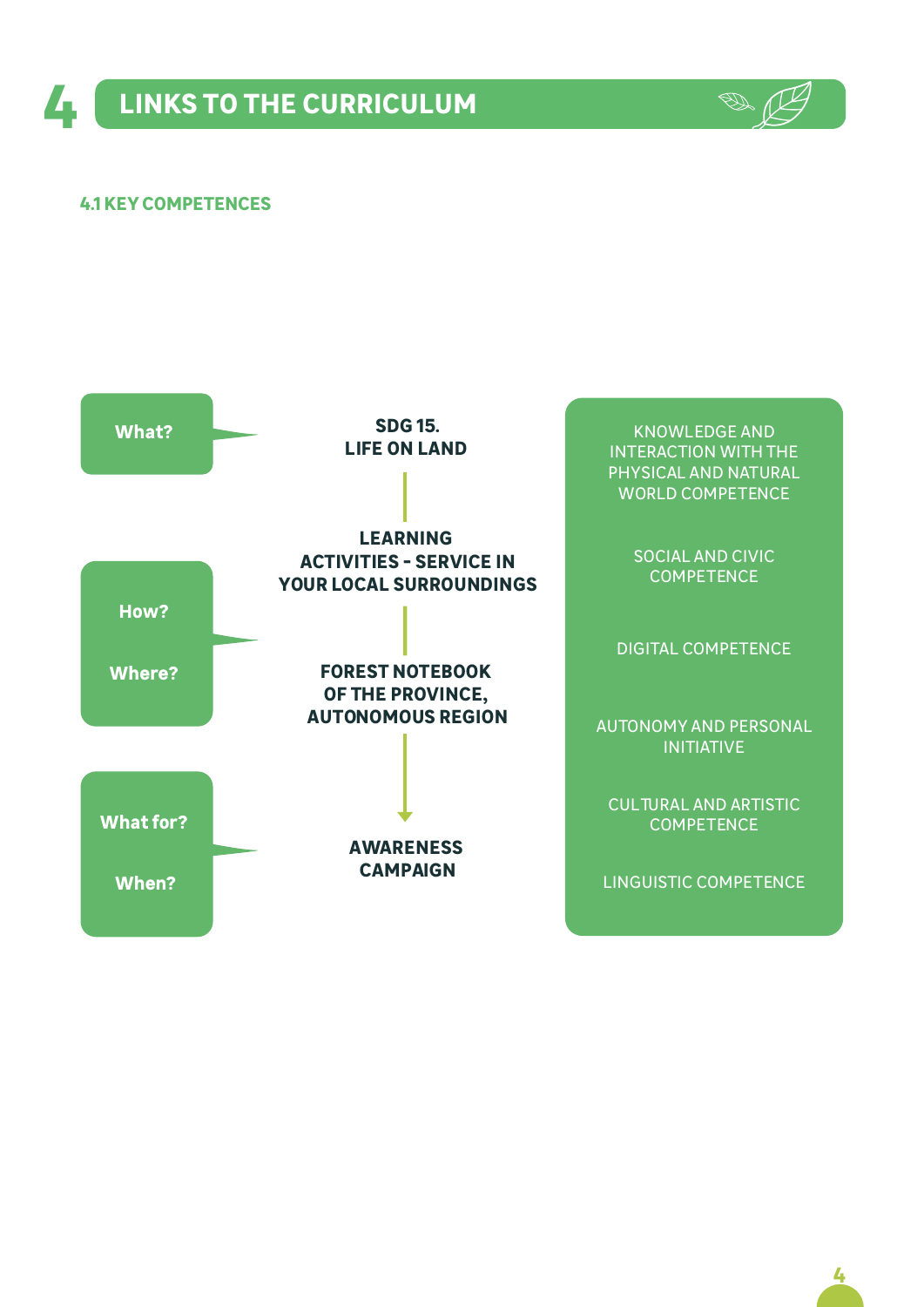#### **4.2 SUBJECTS AND BLOCKS OF CONTENT**

### **ESO STAGE**

| <b>SUBJECT</b>                         | <b>BLOCK OF</b><br><b>CONTENT</b> | <b>CONTENT</b>                                                                                                                   | <b>SDG</b>                                                                                                                                                                                       |                                                                                                                                       |                                                                 |
|----------------------------------------|-----------------------------------|----------------------------------------------------------------------------------------------------------------------------------|--------------------------------------------------------------------------------------------------------------------------------------------------------------------------------------------------|---------------------------------------------------------------------------------------------------------------------------------------|-----------------------------------------------------------------|
| <b>BIOLOGY AND</b><br><b>GEOLOGY</b>   | <b>6. ECOSYSTEMS</b>              | Ecosystem: identifying their<br>components.                                                                                      | Differentiating between the<br>components of an ecosystem.                                                                                                                                       | Identifying the components of an<br>ecosystem.                                                                                        | 15. LIFE ON LAND<br><b>AND LAND</b><br><b>ECOSYSTEMS</b>        |
|                                        |                                   | Triggers that destabilise<br>ecosystems.                                                                                         | Identify the triggers that destabilise<br>ecosystems and establish strategies<br>to restore their balance.                                                                                       | Recognise and list the triggers<br>that destabilise ecosystems.                                                                       |                                                                 |
|                                        | 3. ECOLOGY AND<br>ENVIRONMENT     | Actions which are positive for<br>environmental conservation.                                                                    | Recognise and disseminate actions<br>which are positive for environmental<br>conservation.                                                                                                       | Select actions that prevent<br>environmental destruction.                                                                             | <b>13. CLIMATE ACTION</b>                                       |
|                                        |                                   | Impact and assessment of<br>human activities on<br>ecosystems.                                                                   | Compare some human activities on<br>different ecosystems, assess their<br>influence and justify the reasons for<br>certain individual and group<br>activities to prevent their<br>deterioration. | Talk about human activities that<br>have a negative impact on<br>ecosystems: pollution,<br>desertification, depletion of<br>resources | <b>15. LIFE ON LAND</b><br><b>AND LAND</b><br><b>ECOSYSTEMS</b> |
| <b>GEOGRAPHY</b><br><b>AND HISTORY</b> | 2. THE HUMAN<br><b>SPACE</b>      | Human activities: productive<br>areas in Spain. Economic<br>systems and sectors.<br>Geographical spaces by<br>economic activity. | Understand the characteristics of<br>different types of economic<br>systems.                                                                                                                     | Differentiate between specific<br>aspects and their relationships<br>within an economic system.                                       | 9. INDUSTRY.<br><b>INNOVATION AND</b><br><b>INFRASTRUCTURE</b>  |
|                                        |                                   | Use and future of natural<br>resources. Sustainable<br>development. Geographical<br>spaces by economic activity.                 | Understanding of the idea of<br>"sustainable development" and its<br>implications.                                                                                                               | Define "sustainable<br>development" and describe key<br>concepts related to it.                                                       | <b>12. RESPONSIBLE</b><br>PRODUCTION AND<br><b>CONSUMPTION</b>  |
|                                        |                                   | The three sectors. Environmental<br>impact and use of resources.                                                                 | Understand and analyse the<br>environmental problems and<br>challenges facing Spain, their origin<br>and possible ways of tackling these<br>problems.                                            | <b>Compare humanised Spanish</b><br>landscapes according to their<br>economic activity.                                               | 9. INDUSTRY,<br><b>INNOVATION AND</b><br><b>INFRASTRUCTURE</b>  |